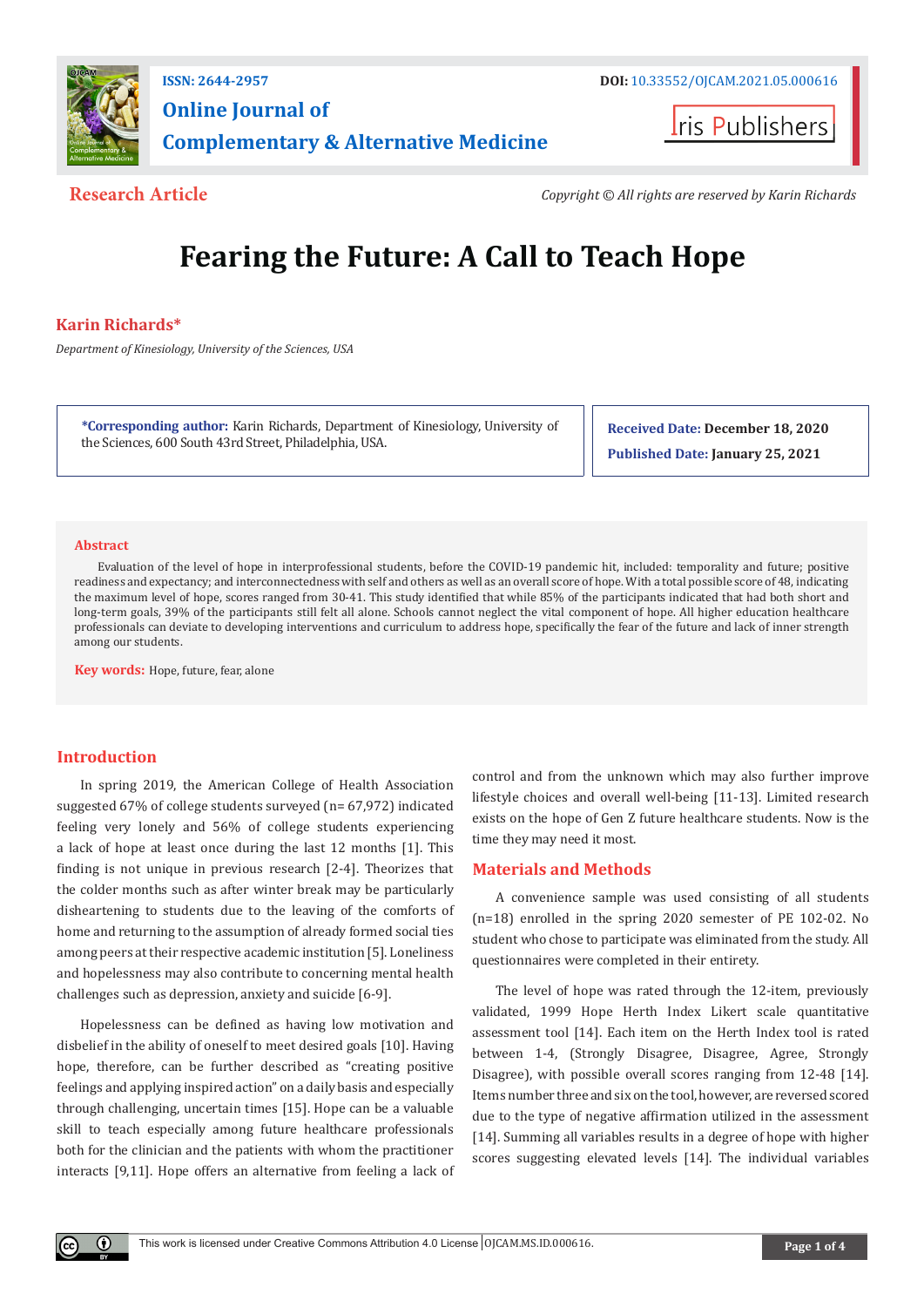of hope are also grouped into three categories: temporality and future; positive readiness and expectancy; and interconnectedness with self and others [14].

Descriptive statistics were used to report central tendencies and sample standard deviation of variables. All statistical analyses were conducted using the Statistical Package for Social Sciences (SPSS Version 26).

# **Results and Discussion**

The majority of participants (94%) rated themselves as having a positive outlook on life, having a high sense of life's worth and the ability to see potential in each day. Yet 89% were scared of their future and 39% of students reported feeling all alone.

Among the three categories of hope, interconnectedness with self and others was suggested to be the strongest (85%) followed by positive readiness and expectancy (79%); and temporality and future (68%). The average standard deviation among variables was .69, thus indicating little variability.

Research has consistently indicated that hope is a key component of lifelong wellness [8,9,13]. Yet university curriculums lack a focus upon teaching the concepts of hope to its students. Berg et al., (2011) suggest that engagement in healthy behaviors correlate favorably with levels of hope [13]. Ample research exists on the lifestyle choices of college students most notably which is assessed on a seasonal semester basis [1-4]. Teaching and encouraging grit, however, has been suggested to be a more acceptable measure among the academic community [15-17]. Grit has been suggested as resolution and drive towards goals, which is suggested to improve academic achievement, well-being, and personal accomplishment [15-17]. These traits, however, will not help a patient power through the latest experimental drug or cognitive speedbump when all medical effort has been exhausted. Nor will grit provide the connection needed between the healthcare provider and patient. Stitzlein (2020) theorizes that grit is more an individualistic approach to effort-focused goals whereas a hope approach is towards a communal outcome [15]. Additionally, hope has been suggested to be a bonding factor between patient and provider and facilitator of coping mechanisms [18]. Improving patient experiences starts with the healthcare provider, thus teaching how to cultivate hope first to healthcare students could be an opportunity to instill this positive trait within the future practitioner and the ability to transmit hope to the patient. The level of hope has been regularly assessed in patients, yet limited research exists on the hope in students who will one day treat these patients [18,21-23].



**Figure 1:** Means Among Variables of Hope (Likert Scale 1-4, reverse scoring #3 and #6).

#### **Table 1:** Standard deviations among Herth Hope Index variables.

| <b>Variable</b>                                | S.D |
|------------------------------------------------|-----|
| <b>Temporality and Future</b>                  |     |
| Positive outlook towards life                  | 0.4 |
| Have Short and/or Long-Range Goals             | 0.6 |
| Feel all Alone                                 | 0.9 |
| See Possibilities among Difficulties           | 0.6 |
| <b>Inner Positive Readiness and Expectancy</b> |     |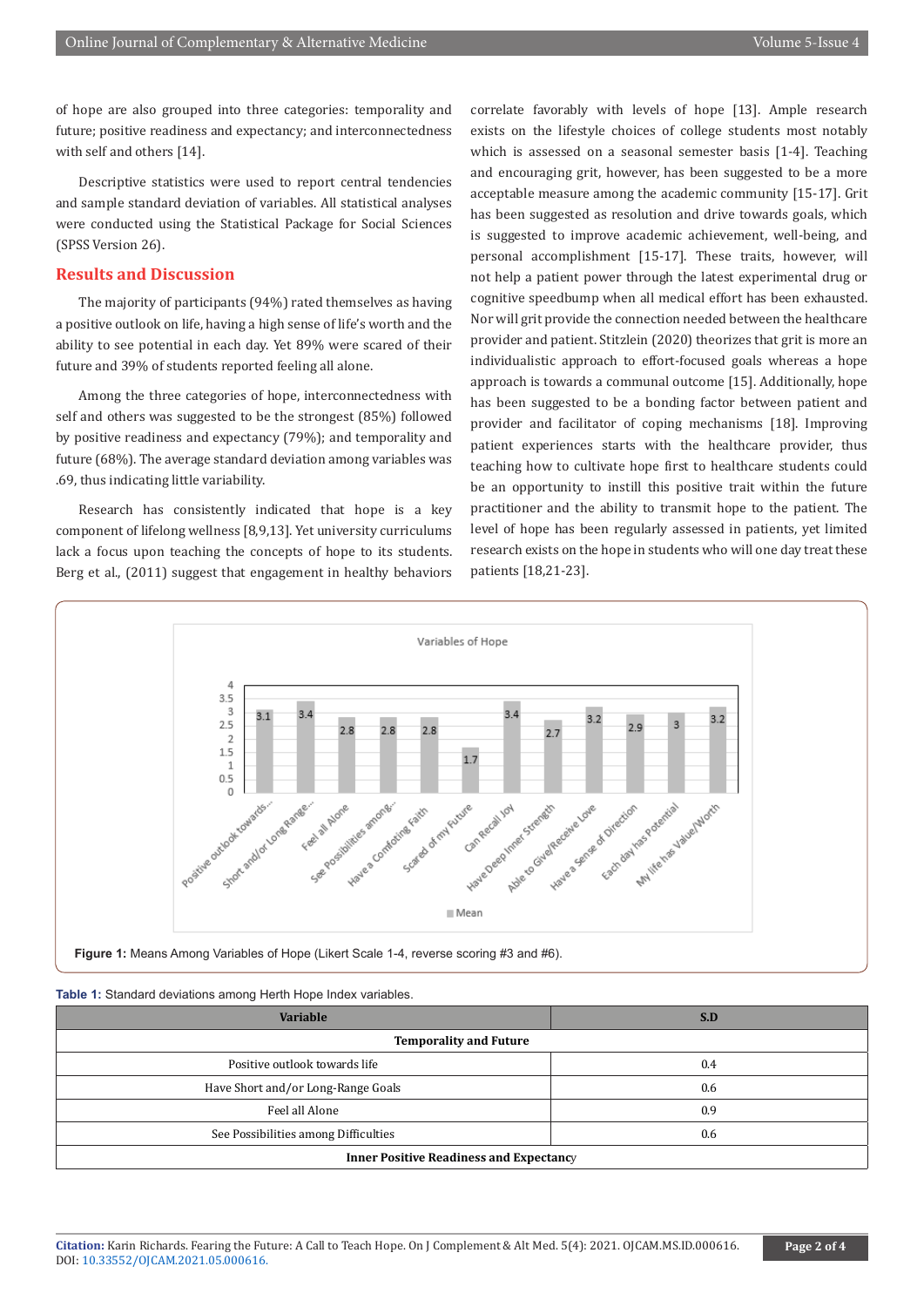| Have a Comforting Faith                        | 0.8 |
|------------------------------------------------|-----|
| Scared of my Future                            | 0.7 |
| Can Recall Joy                                 | 0.6 |
| Have Deep Inner Strength                       | 0.8 |
| <b>Interconnectedness with Self and Others</b> |     |
| Able to Give/Receive Love                      | 0.6 |
| Have a Sense of Direction                      | 0.6 |
| Each day has Potential                         | 0.3 |
| My life has Value/Worth                        | 0.5 |
|                                                |     |

Academic institutions could be an ideal setting to enhancing student connection and overall wellbeing [7,8,15,24,25]. Various techniques to cultivate hope have been presented in the literature: positive affirmations, breathing techniques, mindfulness, visualization, journaling, gratitude, giving back, establishing connection among peers, promoting spiritual growth, and creating, as well as developing specific, measurable, attainable, realistic and time-bound (SMART) goals and finding encouragement through action [8,19,20,22,24,25]. Hopeful Minds, for example, is an evidenced-based curriculum designed to teach hope to elementary and middle school students [8,24,25]. Their research suggests that teaching hope is possible and results in an increase in "emotional intelligence, leadership, resiliency, self-esteem, mental health, and the prevention of suicide." [8,24-26]. This curriculum could be adapted and implemented into higher education courses as well.

Evaluation of the role of hope offers an opportunity to assess university students' current and future perceptions. Interventions to alleviate anxiety can instill future coping skills as well as professional interactions and realistic encouragement with patients [8,21-23]. Based on the current pilot study, students are fearful of the future. Addressing this trepidation can be integrated into the university curriculum. If academia can instruct how to power through challenges, hope can be taught to find encouraged emotion and action [8,15-17]. Teaching hope may instill the skill and belief in our students, our future healthcare practitioners, that optimism over struggle may play more of a key role in patient and personal outcomes [8,24,25].

Primary limitations of the study include the potential for random error on the part of the observer; the non-coverage bias of the segment sample; and type of sampling frame and segment participants, which limit external validity. Small sample size and sample validity are also limitations of the investigation due to the geographical locations of the university and may not be generalizable to the population. A final limitation of the study is that the study is an observational study rather than an experimental design with researcher intervention [27].

Future research should include the assessment of hope on a larger scale among future healthcare professionals, identification of specific fears of the future as well as interventions to examine the changes of perceptions of hope among students.

#### **Conclusion**

Assessing hope can provide valuable insight into students' current and future perceptions of personal and professional life. Teaching students how to develop a stronger outlook and active skills while lessening anxiety and depression may alleviate the fear of the future and feelings of loneliness while strengthening self-efficacy. While teaching the application of hope is not a typical course in a rigorous university healthcare curriculum, maybe it should be.

### **Conflict-of-interest Notification**

The author of this publication declares no financial, personal or other conflict of interest to this work.

### **References**

- 1. (2019) American College Health Association. American College Health Association-National College Health Assessment III: Reference Group Executive Summary Spring 2019.
- 2. (2018) American College Health Association. American College Health Association-National College Health Assessment III: Reference Group Executive Summary Spring 2018.
- 3. (2018) American College Health Association. American College Health Association-National College Health Assessment III: Reference Group Executive Summary Fall 2018.
- 4. (2017) American College Health Association. American College Health Association-National College Health Assessment III: Reference Group Executive Summary Spring 2017.
- 5. [Danzman R \(2020\) Why Are College Students Feeling So Lonely: and](https://www.psychologytoday.com/us/blog/campus-crunch/202002/why-are-college-students-feeling-so-lonely) [what parents can do to help. Psychology Today.](https://www.psychologytoday.com/us/blog/campus-crunch/202002/why-are-college-students-feeling-so-lonely)
- 6. [Coverdale GE, Long AF \(2015\) Emotional wellbeing and mental health:](https://pubmed.ncbi.nlm.nih.gov/25568200/) [an exploration into health promotion in young people and families.](https://pubmed.ncbi.nlm.nih.gov/25568200/) [Perspect Public Health 135\(1\): 27-36.](https://pubmed.ncbi.nlm.nih.gov/25568200/)
- 7. [Mushtag R, Shoib S, Shah T, Mushtag S \(2014\) Relationship between](https://pubmed.ncbi.nlm.nih.gov/25386507/) [loneliness, psychiatric disorders and physical health: A review on the](https://pubmed.ncbi.nlm.nih.gov/25386507/) [psychological aspects of loneliness. J Clin Diagn Res 8\(9\): WE01-WE04.](https://pubmed.ncbi.nlm.nih.gov/25386507/)
- 8. Goetzke K (2020) The biggest little book about hope. Innovative Analysis, LLC.
- 9. Sweeney S, Kirby K, Armour C, Goetzel K, Dunne M, et al. (2019) The Efficacy of 'Hopeful Minds': Can teaching hope improve well-being and protective factors in child and early adolescent groups. International Foundation for Research and Education on Depression White Paper.
- 10. Snyder CR (1994) The psychology of hope: You can age there from here. New York, Simon and Schuster.
- 11. Goodman J (2004) The anatomy of hope. The Permanente Journal 8(2): 43-47.